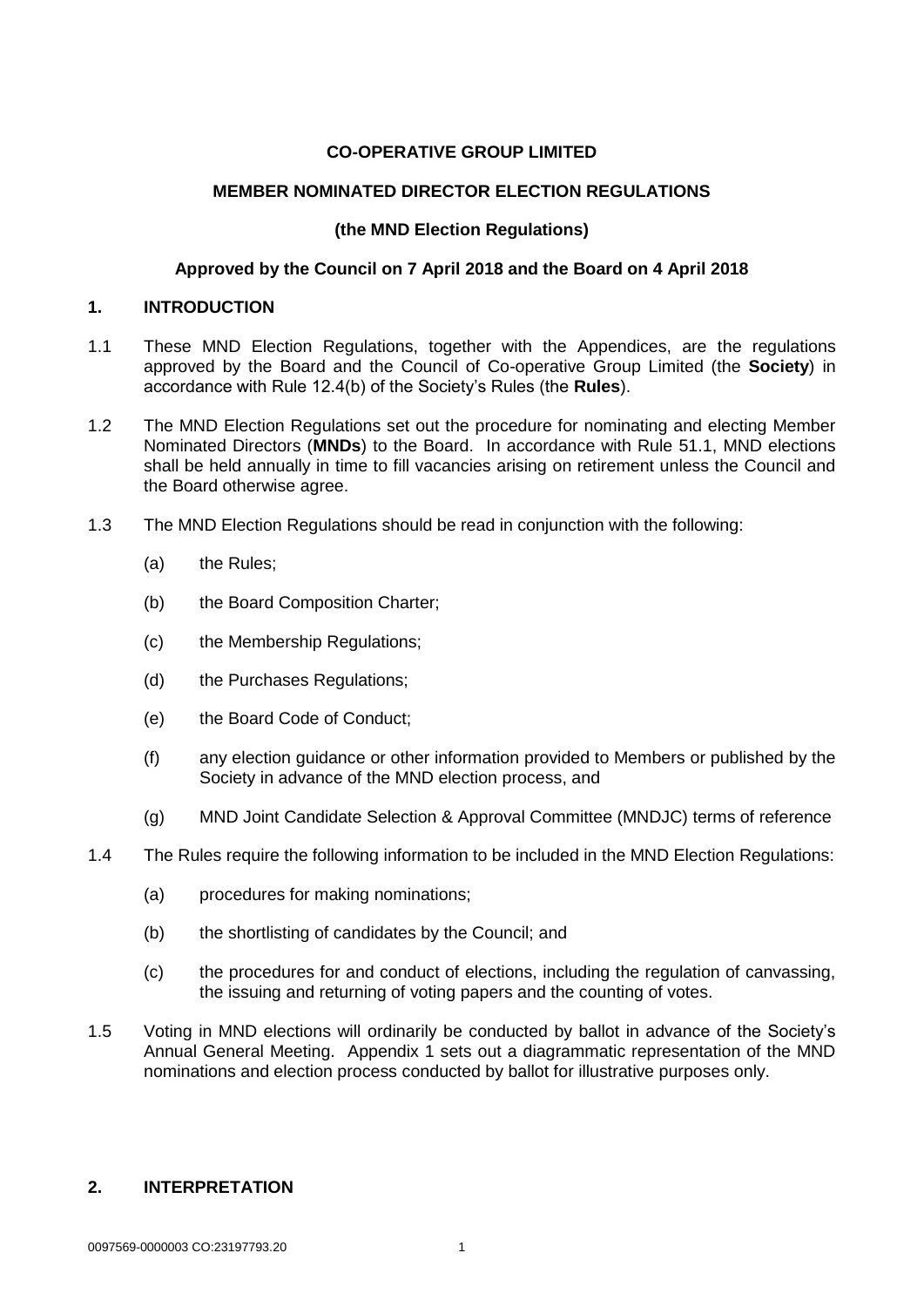- 2.1 In addition to terms outlined elsewhere in these MND Election Regulations, the words and expressions used throughout the document shall have the meaning given to them in the Rules.
- 2.2 Where there is any conflict or inconsistency between the MND Election Regulations and the Rules, the Rules shall take precedence.

# **3. ELIGIBILITY REQUIREMENTS**

- 3.1 Eligibility requirements for MNDs are set out in the Rules, the Board Composition Charter, the Membership Regulations and these MND Election Regulations.
- 3.2 In order to stand for election or re-election MND candidates must:
	- (a) satisfy the Eligibility Criteria set out in the Board Composition Charter, including (without limitation) the requirement that all Directors are expected to demonstrate the high levels of skill, experience and commercial awareness commensurate with the needs of a business of the scale and complexity of the Group;
	- $(b)$  demonstrate a strong commitment to Values and Principles<sup>1</sup>; and
	- (c) satisfy the Membership Criteria set out in the Membership Regulations.
- 3.3 In accordance with the Board Composition Charter, no person shall be eligible to be elected to the Board if they have been previously removed from the Group Board, the Council, a Regional Board, an Area Committee or any other part of the Group for a breach of a code of conduct or otherwise, unless a resolution of the Board is passed with a two thirds majority permitting them to stand. In addition, no person shall be eligible to stand for an election or continue in office if a material conflict of interest is identified. An example of a material conflict of interest could be where an individual is employed by a significant competitor of the Group. The Board will deal with any conflicts of interest in accordance with Rule 73 and the Board Code of Conduct.

# **4. BOARD COMPOSITION**

In accordance with Rule 47 there shall be up to four MNDs.

# **5. NOMINATIONS**

- 5.1 Individual Members may nominate themselves by completing a self-nomination form and returning it to the Group Secretary in the timeframe specified by the MNDJC.
- 5.2 The Group Secretary will be responsible for approving the design of the self-nomination form and associated materials. Amongst other things, candidates will be asked to provide a written election address of a maximum number of words determined by the Group Secretary. Candidates will be encouraged to include reference in their address to the qualifications and/or experience they possess that are relevant to the Eligibility Criteria and the Membership Criteria (both as defined in the Rules).
- 5.3 In addition to the information supplied by candidates, the Board and the Council are entitled (but neither is obliged) to supplement the statements for incumbent MNDs seeking re-

-

<sup>1</sup> More information on the Society's Values and Principles can be accessed online at www.co-operative.coop/corporate/aboutus/The-Cooperative-Group-Values-and-Principles. Guidance on "commitment to Values and Principles" will be provided as part of any election guidance or other information provided to Members or published by the Society in advance of the MND election process.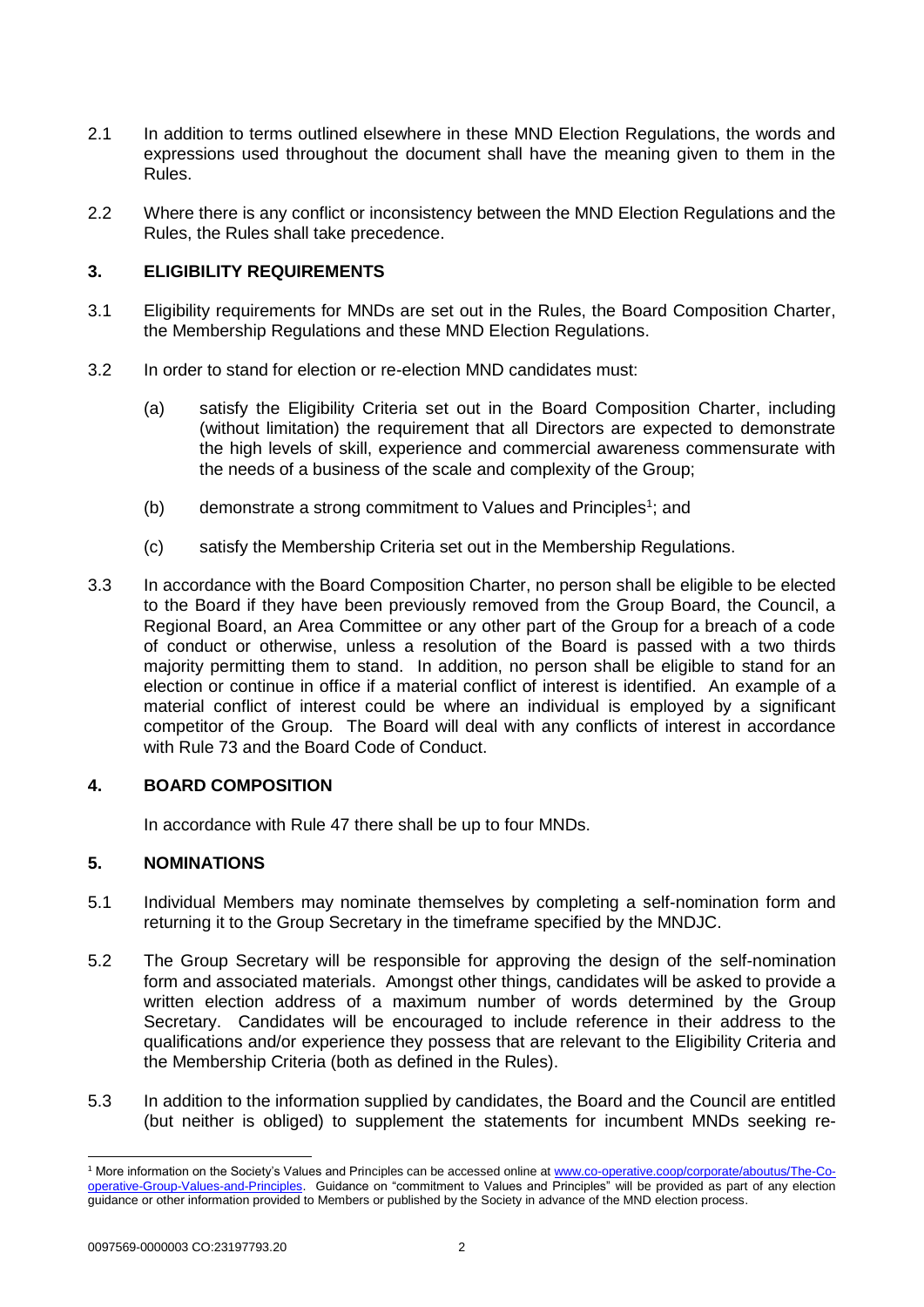election with further background information in relation to the incumbent MND and/or to indicate their support (or otherwise) for their re-election.

5.4 Candidates' self-nomination forms and associated materials shall be made available to the MNDJC.

#### **6. SHORTLISTING PROCESSES**

- 6.1 The Council has delegated its authority with regards the shortlisting of candidates, under Rule 51.1 to the MNDJC
- 6.2 Following the closing date for self-nominations, the MNDJC working with a professional search organisation shall review the self-nomination forms and associated materials and establish a short list.
- 6.3 The MNDJC is responsible for verifying that shortlisted candidates meet the Membership Criteria and Eligibility Criteria.
- 6.4 The MNDJC shall select the shortlist of MND candidates based on objective and meritocratic criteria. In particular, the MNDJC shall have regard to:
	- (a) the provisions of the Board Composition Charter;
	- (b) commitment to Values and Principles;
	- (c) any role or person specifications provided by the Board; and
	- (d) any Board diversity policy.
- 6.5 Within the timeframe agreed by the MNDJC the shortlisted candidates shall be required to comply with the requirements and procedures of the MNDJC as determined appropriate from time to time by the MNDJC (including but not limited to a Mutual Due Diligence Day for the shortlisted candidates to meet the MNDJC). No Director who is standing for election or re-election as an MND can participate in any discussions with the MNDJC relating to his or her eligibility or election/ re-election to the Board or the eligibility or election/ re-election of other MND candidates standing in the same MND election.
- 6.6 The decisions of the MNDJC referred to in this paragraph 6 (in the absence of manifest error) shall be final. In exercising its discretion, the MNDJC shall act in the best interests of the Society and its Members as a whole (rather than particular constituencies of Members). Where a candidate can demonstrate to the satisfaction of the Council Secretary that there has been a manifest error on the part of the MNDJC and/or the professional search organisation, the Council Secretary, in consultation with the Group Secretary, will take appropriate steps to ensure that the relevant decisions are reviewed by the MNDJC.

# **7. INTERNAL SCREENING PROCESS**

In addition to the eligibility requirements in paragraph 3 above, all candidates shortlisted by the MNDJC in accordance with paragraph 6 above will be required to undertake a screening process similar to the Group's employee policy for senior colleagues. This process will be carried out by Group Human Resources and may include (but is not limited to), the following:

(a) proof of name and address;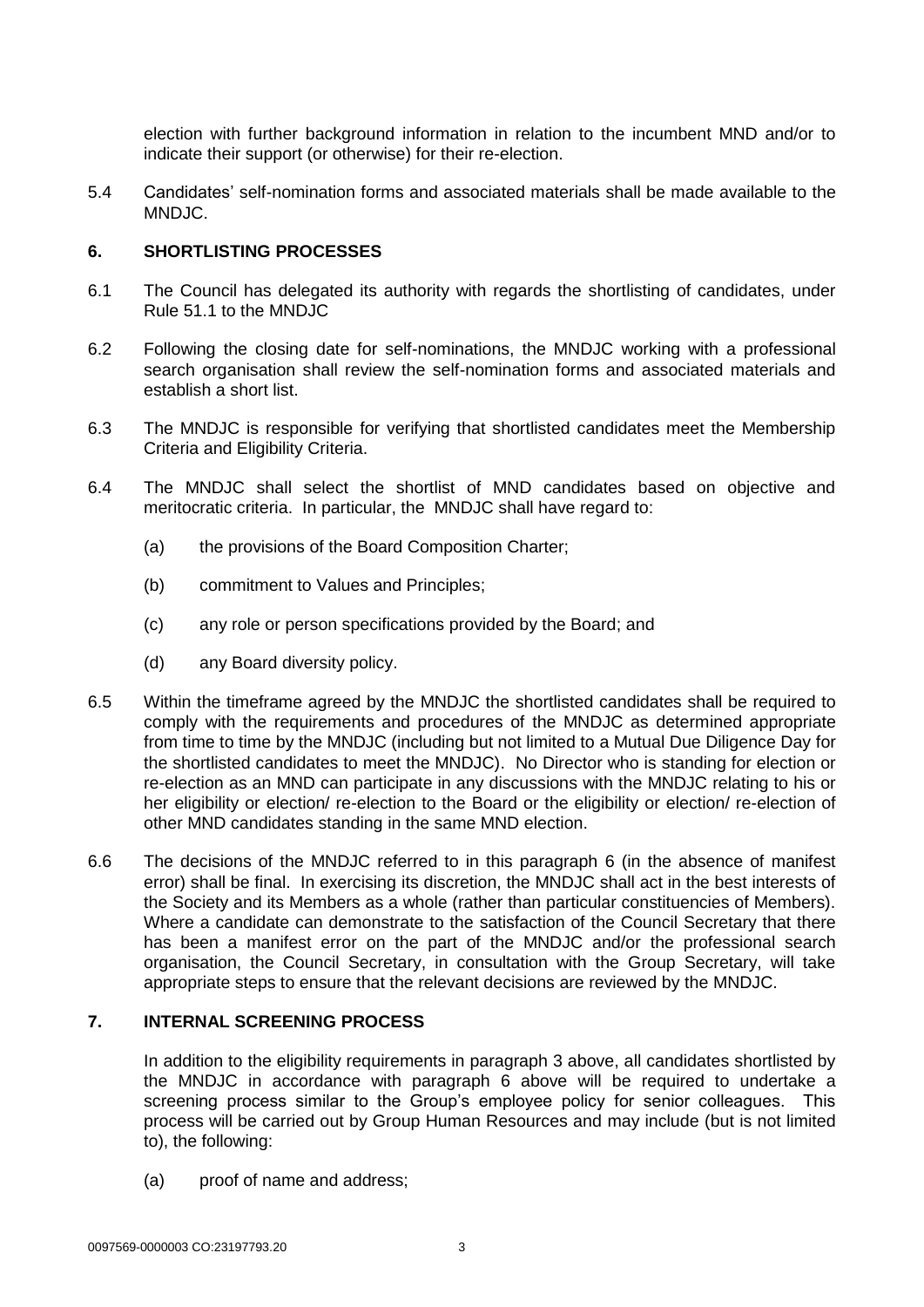- (b) legal right to work in the United Kingdom;
- (c) credit record check;
- (d) references (going back five years) and a statement covering any gaps (references may include all periods of employment, education, unemployment (this includes making a claim for benefit), self-employment and any professional qualifications or memberships;
- (e) CIFAS Staff Fraud Database;
- (f) Risk Intelligence Database;
- (g) Disclosure and Barring Service standard check (a standard level certificate contains details of all spent and unspent convictions, cautions, reprimands and final warnings from the Police National Computer which have not been filtered in line with legislation); and
- (h) media check.

The results of the pre-screening check carried out by Group Human Resources will be considered by the MNDJC, who will have the ability, in an appropriate case, to decide that a candidate may not proceed in the MND election process. In exercising their judgement, the MNDJC shall apply the same standards that are applied to pre-screening checks carried out on Independent Non-Executive Directors and shall act in the best interests of the Society and its Members as a whole (rather than particular constituencies of Members).

# **8. STANDING FOR ELECTION AS BOTH A MND AND AS A COUNCIL MEMBER**

In accordance with Rule 86, a Board director cannot be both a Board member and a Council Member at the same time. However, provided that the MND and Council election processes are conducted in parallel, Individual Members may stand for election as a MND and as a Council Member concurrently. In these circumstances, following the deadline for returning ballot forms, votes cast in MND elections will be counted first, after which any person elected as a MND who also stood in the Council election will be deemed to have withdrawn from the Council election.

# **9. CANVASSING**

The Canvassing Code of Practice set out in Appendix 2 shall apply to all candidates standing for election or re-election as a MND.

# 10. **ENTITLEMENT TO VOTE IN MND ELECTIONS**

- 10.1 Individual Members and Independent Society Members are entitled to vote in MND elections if he, she (or in the case of an Independent Society Member, it):
	- (a) is a Member on the date of the notice of the relevant Society General Meeting (i.e. the date of the Board meeting to approve the notice, not the date that notice is sent or that of the Society General Meeting itself)<sup>2</sup>;

1

 $2$  The relevant Society General Meeting will be the Meeting to be held at or around the same time as the MND election and will usually be the Society's Annual General Meeting.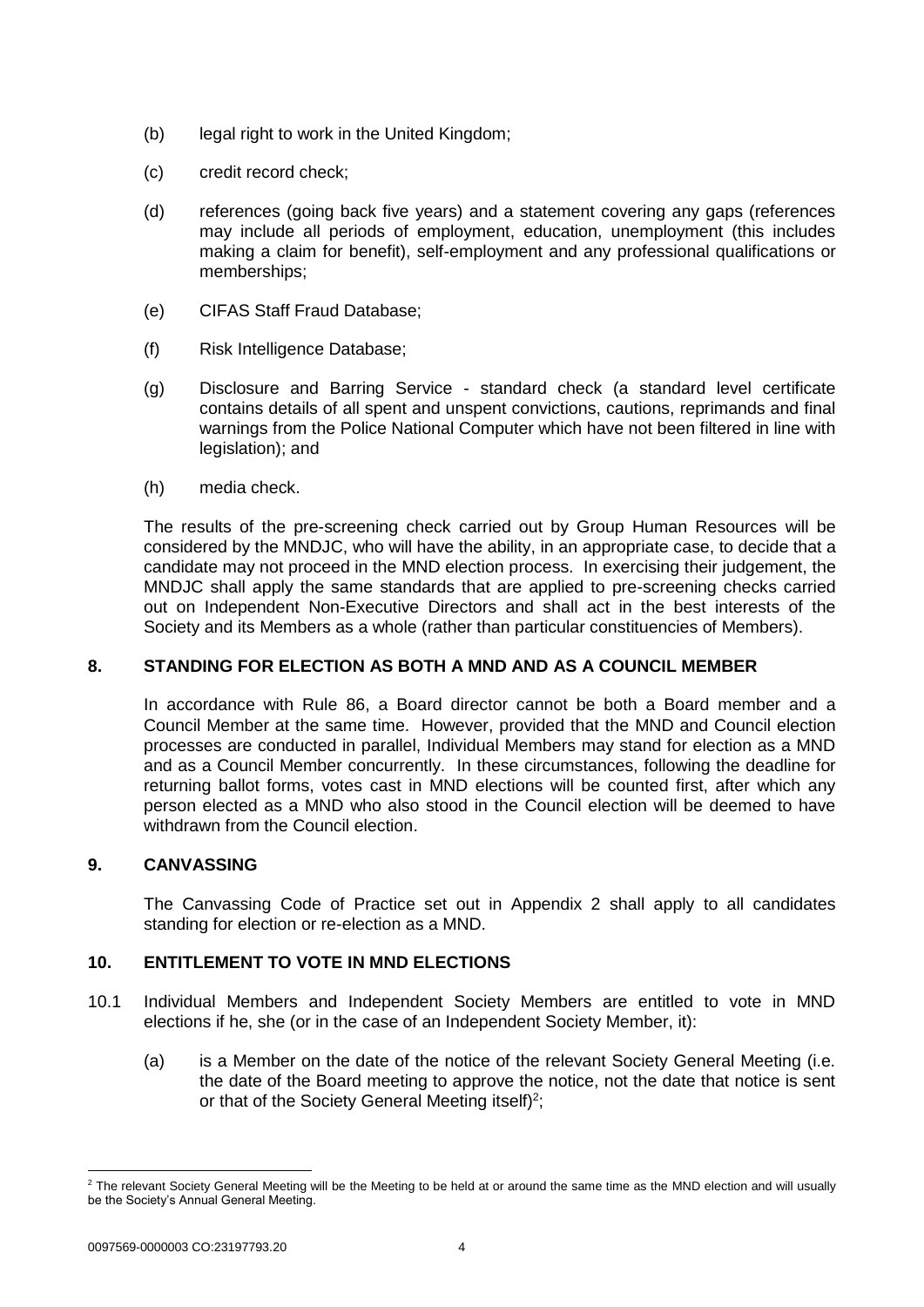- (b) is shown in the records of the Society to have made the minimum level of Qualifying Purchases set out in Part 1 of the Purchases Regulations; and
- (c) being an individual, he/she is at least 16 years of age on the date of the relevant meeting.<sup>1</sup>
- 10.2 Unless the Board and the Council agree otherwise, the MND nomination and election process will be conducted in parallel with the Society's Annual General Meeting timeline. In these circumstances, the eligibility to vote in the MND election shall be the same as the eligibility to vote at the Annual General Meeting.
- 10.3 Ballot forms shall be supplied to Members who are eligible to vote and attend the Annual General Meeting. Ballot forms will be made available to eligible Members in the form and manner that has been agreed by Members in accordance with Rule 126. Where a Member has supplied an address enabling the Society to communicate with the Member by electronic means in accordance with the Rules, the Society may use such address for the purposes of the ballot and may make provision for the ballot form to be completed by website or any other electronic means provided that the form and manner of communication has been agreed by Members in accordance with Rule 126. Otherwise, ballot forms shall be sent to eligible Members in the post.
- 10.4 These MND Election Regulations and any election guidance or other relevant information will be published online in advance of the MND election process. Where a Member has received a ballot form or other information relating to the MND elections otherwise than in hard copy form, the Member is entitled to require the Society to send him, her (or in the case of an Independent Society Member, it) the document or information in hard copy form free of charge.
- 10.5 In accordance with Rule 51.2, Independent Society Members shall not be entitled to weighted votes based on Qualifying Purchases when casting votes in MND elections.

#### **11. METHOD OF ELECTION**

- 11.1 The MNDJC shall determine which of the shortlisted candidates are entered onto the ballot form to stand for election or re-election as an MND at the following AGM
- 11.2 Voting in MND elections will ordinarily be conducted by ballot in advance of the Society's Annual General Meeting. The election itself will be managed on the Society's behalf by a recognised independent scrutineer appointed by the Group Secretary (a Scrutineer).
- 11.3 If a MND election is uncontested (i.e. the number of candidates standing is the same as the number of vacancies to be filled), each Member entitled to vote in the election shall have one vote in respect of every candidate, but is not required to cast all or any of his / her (or in the case of an Independent Society Member, its) votes. Each vote shall be capable of being cast either for or against the candidate concerned. A candidate shall be elected if more votes are cast for him or her than against him or her.
- 11.4 If a MND election is contested (i.e. the number of candidates standing is greater than the number of vacancies to be filled) the election will be conducted using the single transferable vote method. For the avoidance of doubt, only one ballot shall be conducted.
- 11.5 Rules 34.7 to 34.9 shall apply to the sending of a notice of ballot as they apply to the sending of a notice of a Society General Meeting. The notice of ballot and any other accompanying documents shall be sent (or otherwise made available) not less than 21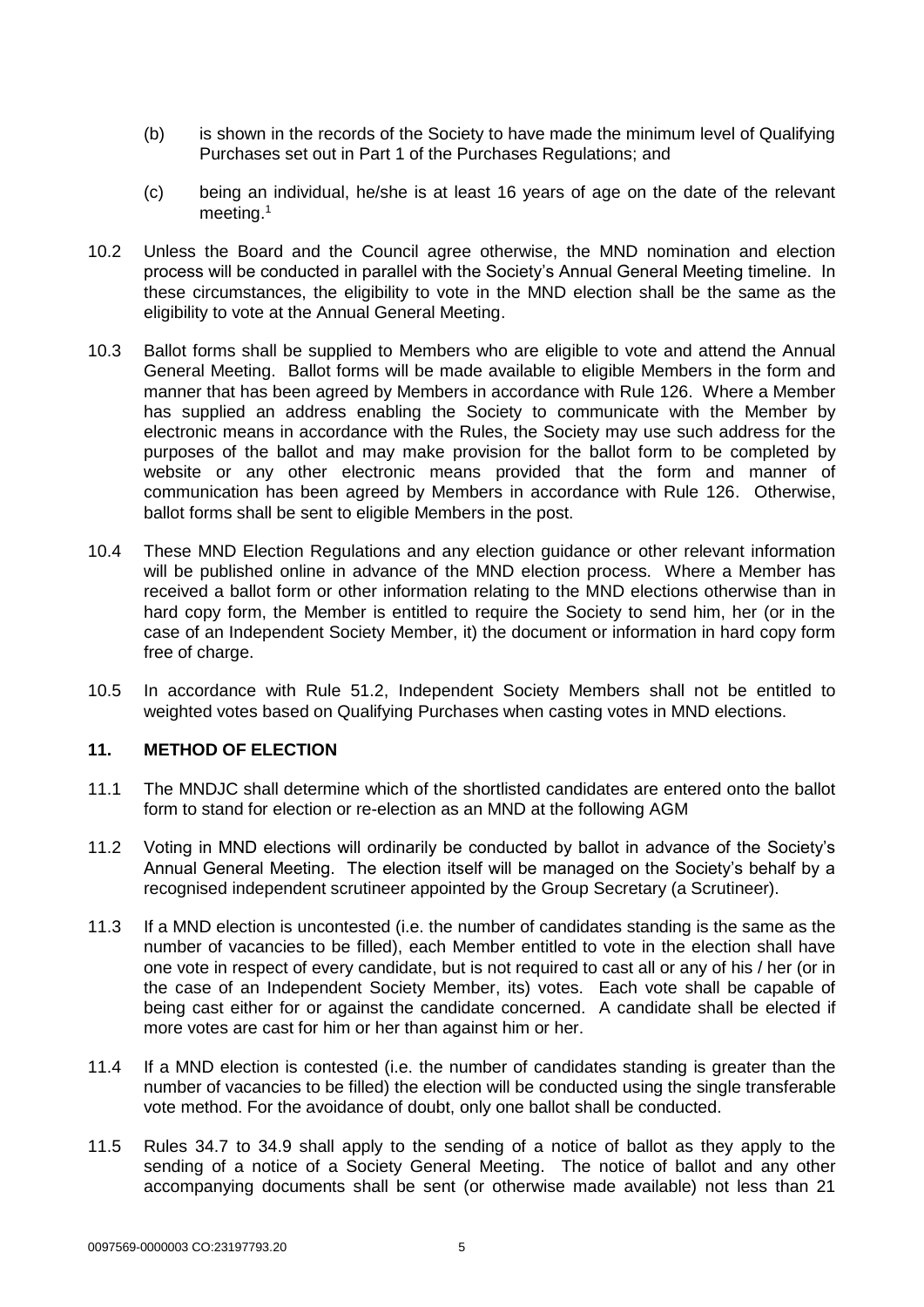days (or such other period as determined by the Group Secretary) before the date which the Society specifies for the receipt of the completed ballot forms.

- 11.6 The accidental omission to give a notice of a ballot or to send a ballot form or any accompanying document to any Member entitled to receive it shall not invalidate the ballot.
- 11.7 The Group Secretary shall be responsible for approving the design and contents of the ballot form. Amongst other things, ballot forms will provide voting instructions and inform Members where election guidance or other information can be located online. The order in which candidates' names will appear on the ballot form will be randomised in the manner the Group Secretary determines.
- 11.8 As Returning Officer, the Group Secretary shall have authority to decide all questions that might arise relating to an election and shall specify a time and place at which the votes shall be counted.
- 11.9 The decision of an election shall come into effect as from the time at which the counting of votes is completed and declared by the Group Secretary (or any person nominated by them). The result of the election shall be announced in such manner and at such time as determined by the Group Secretary.
- 11.10 If on an election any votes are counted that ought not to have been counted or any votes are not counted that ought to have been counted, the error shall not invalidate the decision arrived at unless it has been in the opinion of the Group Secretary of sufficient magnitude to do so.
- 11.11 Candidates may withdraw themselves from the election at any time up until the time when their name is entered on the ballot paper which for the avoidance of doubt shall be when the MNDJC makes its decision under paragraph 11.1. If a candidate is withdrawn from a ballot, any order of preference indicated on the ballot forms will be appropriately adjusted by the Group Secretary.
- 11.12 Save in the case of an uncontested MND election, the requisite number of candidates who receive the highest number of votes shall be elected to fill vacancies. If two or more candidates receive the same number of votes for a particular seat, the candidate or candidates to be elected shall be decided by the drawing of lots by the Group Secretary.

#### **12. REGULATORY REQUIREMENTS AND APPOINTMENT TO THE BOARD**

- 12.1 Subject to the paragraph 12.2 below, successful candidates will take office as Directors at the time specified by the Group Secretary when announcing the result of the election in accordance with paragraph 11 above. Ordinarily, the time specified by the Group Secretary will be the conclusion of the relevant Annual General Meeting.
- 12.2 Successful MND candidates must have obtained the necessary regulatory requirements or approvals prior to their appointment as Directors. Due to the length of time it can take to obtain regulatory approvals, successful candidates are entitled to attend Board meetings as observers prior to their appointment. In the event that a regulatory approval is not subsequently given, the candidate would not be able to take up office and their seat would be treated as a casual vacancy.
- 12.3 The Group Secretary will be responsible for monitoring regulatory requirements from time to time.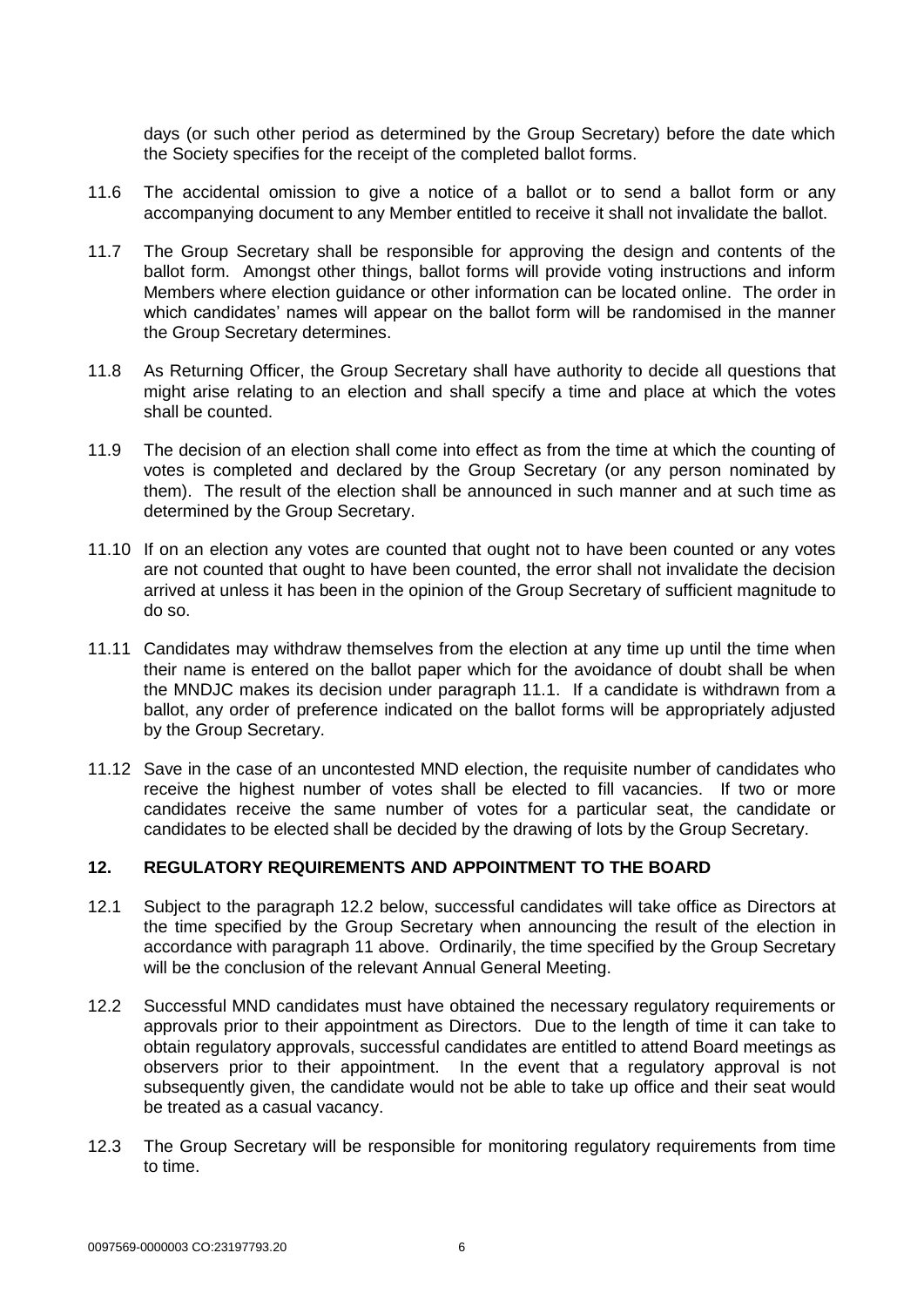# **13. TERM OF OFFICE**

- 13.1 Subject to paragraph 13.2, each MND will ordinarily serve terms of two years, unless they are filling a casual vacancy in accordance with paragraph 14 below. Each MND may serve a maximum of three terms. To ensure that MNDs retire by rotation, the three MNDs elected in 2015 were elected for different terms. Two of the MNDs were elected for two years and one MND was elected for one year. The MND who was elected for one year was able to stand for re-election in 2016 and (if re-elected) was eligible to serve a further three terms of two years.
- 13.2 The terms of office, maximum aggregate term of office and rotation provisions for MNDs set out in Rule 54, as amended from time to time, shall (without prejudice to the term of office of any MND elected prior to 1 January 2018) supersede paragraph 13.1. .

# **14. CASUAL VACANCIES**

- 14.1 If a MND who has won a contested election ceases to be a Director within three months of the date specified by the Group Secretary when announcing the result of the election in accordance with paragraph 11 above, their seat (and, subject to paragraph 14.2 below, the remainder of their term) will be allocated to the first runner up in the most recent MND elections provided they are willing to fill the vacancy.
- 14.2 If a successful candidate in the most recent MND elections received a shorter term of office than the remaining term of the MND who ceases to be a Director, the successful candidate will be allocated the longer term of office and the first runner up will be allocated the shorter term.
- 14.3 Subject to paragraph 14.1 above, if a vacancy arises for any reason other than the expiry of a term of office an election to fill the vacancy for the remainder of that term shall be carried out as part of the annual MND election process unless the Board decides otherwise.

# **15. ROLE OF THE GROUP SECRETARY**

- 15.1 In accordance with Rule 76(a)(v) the Group Secretary shall act as Returning Officer at, and is responsible for the conduct of, MND elections. The Returning Officer may delegate some or all of their duties, authorities or discretions to a Scrutineer.
- 15.2 The Group Secretary's decision on procedural matters not covered by the Rules or these MND Election Regulations, or on any disputes as to the interpretation of or arising out of these Regulations, shall be final.

# **16. ROLE OF THE SCRUTINY COMMITTEE**

In accordance with Rule 81.2 and its terms of reference, the responsibilities of the Scrutiny Committee in respect of MND elections are as follows:

- (a) to oversee the background checks and due diligence carried out on MND candidates prior to the MND elections;
- (b) to scrutinise the decisions made by the MNDJC in respect of the eligibility of MND candidates to stand for election in accordance with the Eligibility Criteria and Membership Criteria; and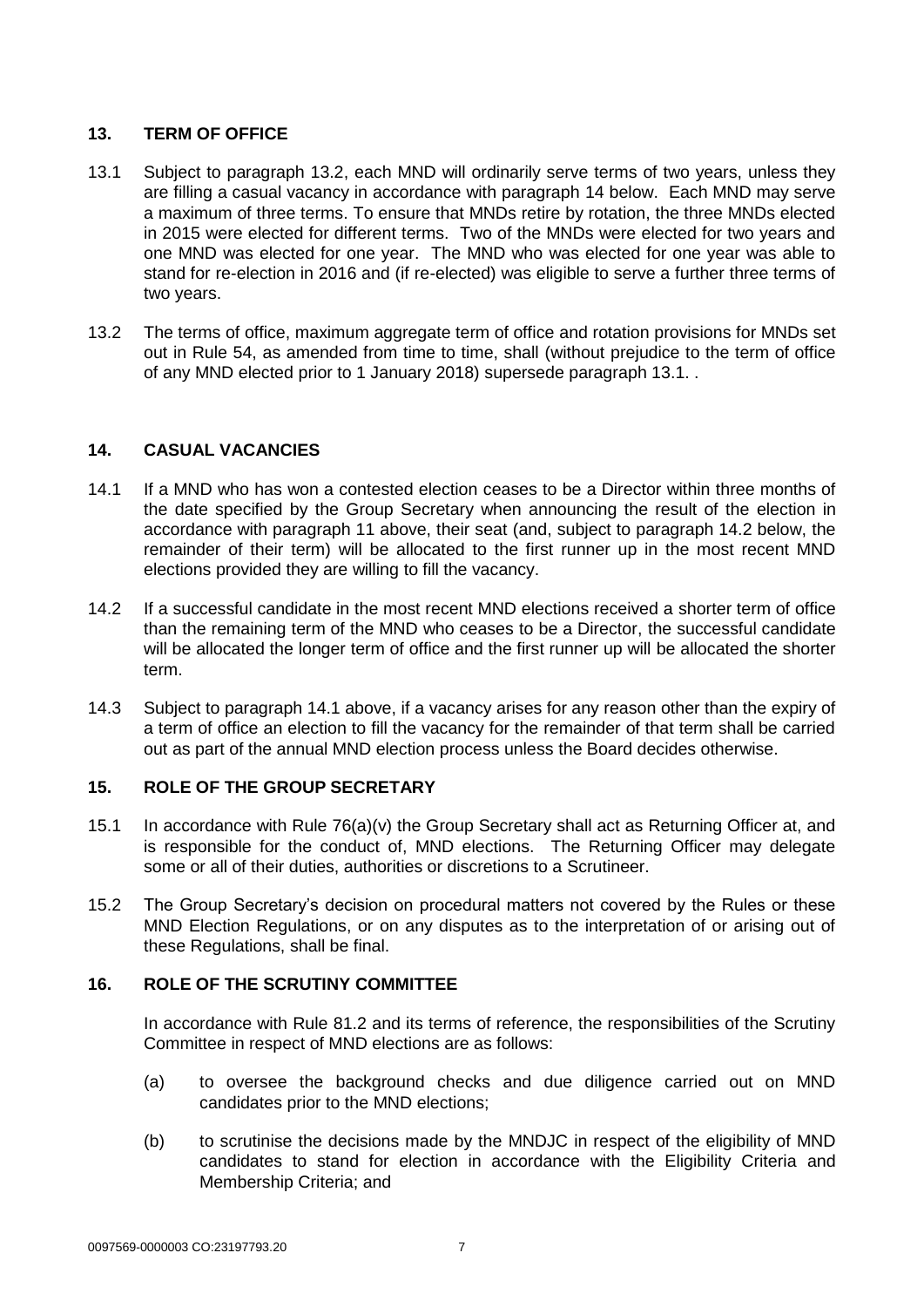(c) to undertake any specific responsibilities delegated to the Committee by the Council from time to time.

## **17. BOARD EDUCATION AND TRAINING**

- 17.1 At the point of nomination each MND candidate must agree to undertake training during his or her first term of office and otherwise as deemed appropriate by the Group Secretary (in consultation with the MNDJC) if elected. This training will include information on the roles and responsibilities of being a Director of a co-operative society.
- 17.2 Newly elected MNDs shall receive a comprehensive and timely induction when they join the Board (including, without limitation, in respect of the Values and Principles, tailored to each new MND's existing knowledge, experience and needs, as determined by the Group Secretary, the Group Chair and the new MND and, in particular, training on the Society's business model, its financial structure, the markets in which it operates and the aspirations of the Board, the particular expectations for a new Director and the Society's governance structure) designed to help them contribute within an appropriately short timeframe to the Board, and to maximise the quality of their contributions.

## **18. BOARD CODE OF CONDUCT**

At the time of nomination, MND candidates must agree to abide by the Board Code of Conduct (the **Code**). As part of this they will be required to sign a declaration stating that they have received and read the Code, have understood the duties and responsibilities required and expected of Directors and agree to comply with the Code at all times.

#### **19. CHANGES**

- 19.1 In accordance with Rule 12.5, the Council Secretary shall evaluate the adequacy of the MND Election Regulations from time to time and shall be responsible for updating them.
- 19.2 No changes should be made to the MND Election Regulations that would make them inconsistent with the Rules, the Statutes or any guidance published by the Registration Authority.
- 19.3 Subject to paragraph 19.2 above, any changes to the MND Election Regulations must be agreed by the Board and the Council.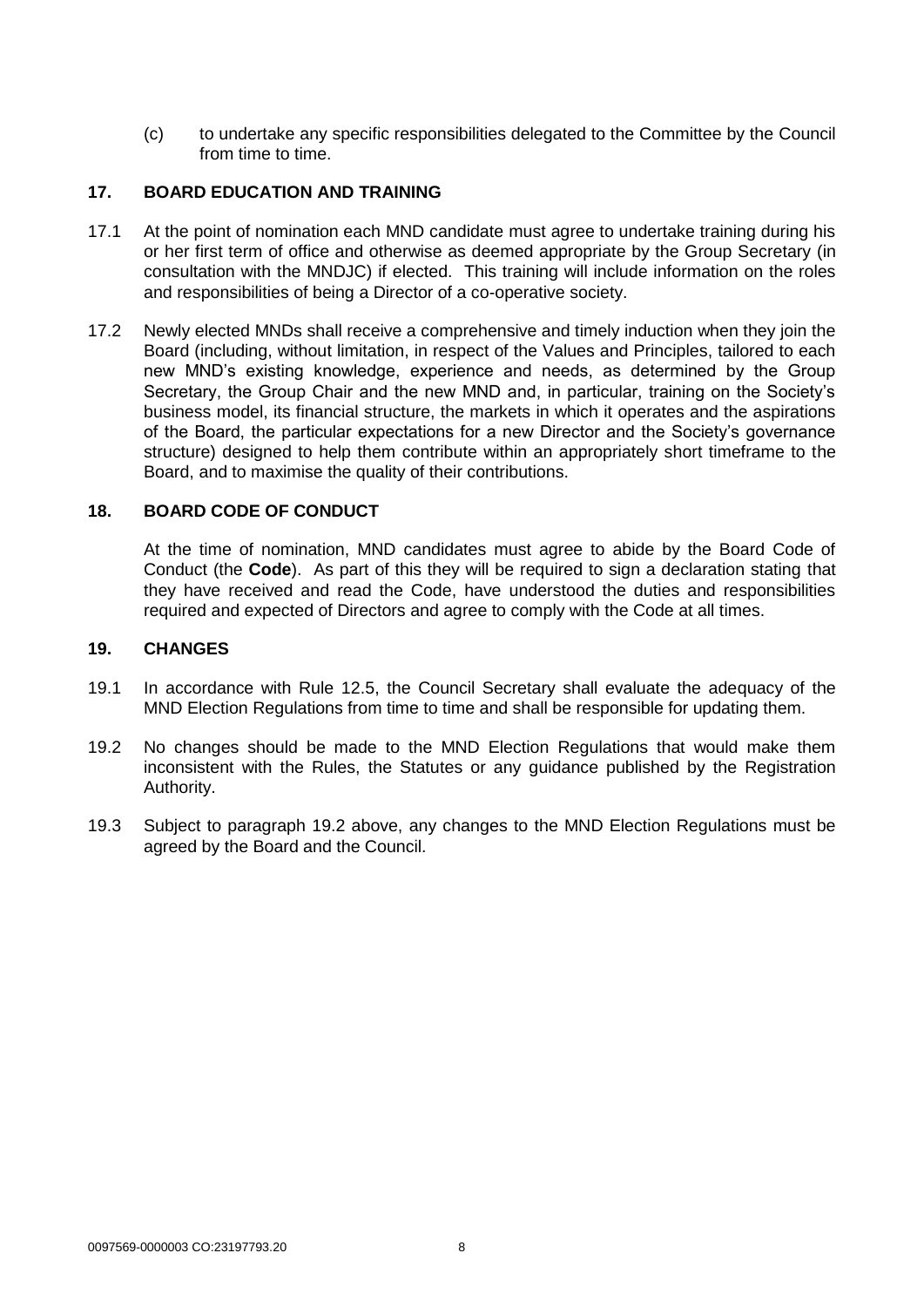# **APPENDIX 1**

# **DIAGRAMMATIC REPRESENTATION OF THE MND NOMINATION AND ELECTION PROCESS**

| <b>Nominations</b>                           | Individual Members nominate themselves by completing a<br>self-nomination form and returning it to the Group<br>Secretary                                                                                                                                                                                             |
|----------------------------------------------|-----------------------------------------------------------------------------------------------------------------------------------------------------------------------------------------------------------------------------------------------------------------------------------------------------------------------|
|                                              |                                                                                                                                                                                                                                                                                                                       |
|                                              | Self-nomination forms provided to the MNDJC                                                                                                                                                                                                                                                                           |
|                                              |                                                                                                                                                                                                                                                                                                                       |
| <b>Shortlisting</b><br>process               | The MNDJC (or a search organisation appointed on their<br>behalf) review self-nomination forms and establish a<br>shortlist. When selecting the shortlist the MNDJC shall<br>have regard to the Membership Criteria, the Eligibility<br>Criteria, commitment to Values & Principles and any Board<br>diversity policy |
|                                              |                                                                                                                                                                                                                                                                                                                       |
| <b>Eligibility /</b><br>screening<br>process | The MNDJC confirm that shortlisted candidates meet the<br>Eligibility Criteria and Membership Criteria                                                                                                                                                                                                                |
|                                              |                                                                                                                                                                                                                                                                                                                       |
|                                              | by the Scrutiny Committee, background<br>Overseen<br>screening checks are carried out on all shortlisted<br>candidates by Group Human Resources.<br>MNDJC may<br>determine that a candidate may not proceed in appropriate<br>cases.                                                                                  |
|                                              |                                                                                                                                                                                                                                                                                                                       |
| <b>Ballot</b>                                | Ballot forms supplied to Members who are eligible to vote<br>and attend the relevant Society General Meeting (Note:<br>this will usually be the AGM)                                                                                                                                                                  |
|                                              |                                                                                                                                                                                                                                                                                                                       |
|                                              | Ballot conducted in advance of the relevant AGM. STV will<br>be used unless the election is uncontested. Votes counted<br>by the Group Secretary and a Scrutineer                                                                                                                                                     |
|                                              |                                                                                                                                                                                                                                                                                                                       |
|                                              | Subject to regulatory requirements, candidates with the<br>requisite number of votes will take office as MNDs upon<br>the Group Secretary announcing the result of the ballot<br>(Note: usually the time specified by the Group Secretary<br>will be the conclusion of the AGM)                                       |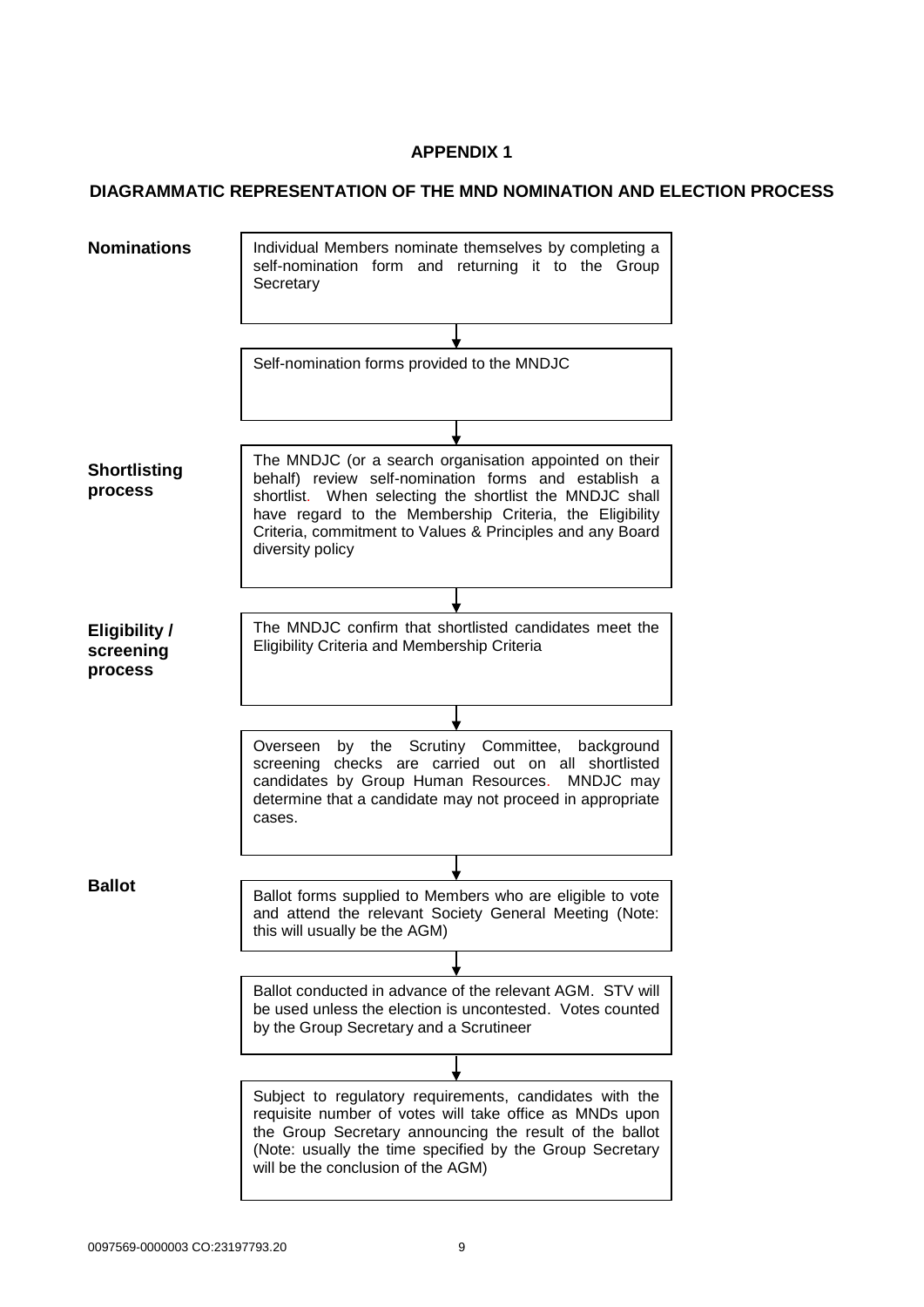# **APPENDIX 2**

## **CANVASSING CODE OF PRACTICE**

This Code applies to the election of Member Nominated Directors (**MNDs**).

- 1. In the conduct of MND elections and the interpretation of this Code of Practice, the Group Secretary shall be the Returning Officer for MND elections, whose decision shall be final.
- 2. In accordance with the Member Nominated Director Election Regulations, each candidate will be asked to submit a written election address with their nomination form. The format and word count will be determined by the relevant Returning Officer, in consultation with the MNDJC. An option to submit a video address with a maximum time limit determined by the Returning Officer, in consultation with the MNDJC may also be accommodated. The written and verbal statements should not include any personal contact details or any form of invitation for Members to make contact with the candidate. The facility to engage with Members (e.g. through an online husting or Q&A forum) will be determined by the Returning Officer, in consultation with the MNDJC.
- 3. The Returning Officer will arrange for candidates' election addresses and, where applicable, videos, along with a current photograph, to be contained within a publication and/or online, which will contain details of all candidates who have met the Eligibility Criteria and the Membership Criteria.
- 4. Candidates' details will be made available to eligible Members within the voting constituency (this being eligible Members in the entire UK in respect of the election of Member Nominated Directors).
- 5. The election of MNDs will be conducted in accordance with the Member Nominated Director Election Regulations.
- 6. In accordance with Rule 126.13, the Board and the Council shall each be entitled (but neither are obliged) to provide (acting jointly or independently) background information and / or to indicate their support (or otherwise) for any document or information sent or supplied by the Society to Members under the Rules provided that the provision of any such background information / support by the Board and / or the Council does not delay the supply of the document or information, any such delay being determined by the Group Secretary in his / her absolute discretion.
- 7. Candidates may canvass their personal contacts for support either in person, by post, telephone, email or using social media with the following important exceptions:
	- (a) No canvassing by or on behalf of any candidate is permitted on Group premises, or using Group tools or facilities or contact lists, or on-line groups moderated by the Group. This includes electronic bulletin boards, Group email lists or Group social media (e.g. Facebook or Twitter).
	- (b) No committee or group supported by the Group may publicly endorse a candidate or facilitate use of their tools or facilities or contact lists, or on-line groups moderated by them. This includes their electronic bulletin boards, email lists or social media (e.g. Facebook or Twitter).